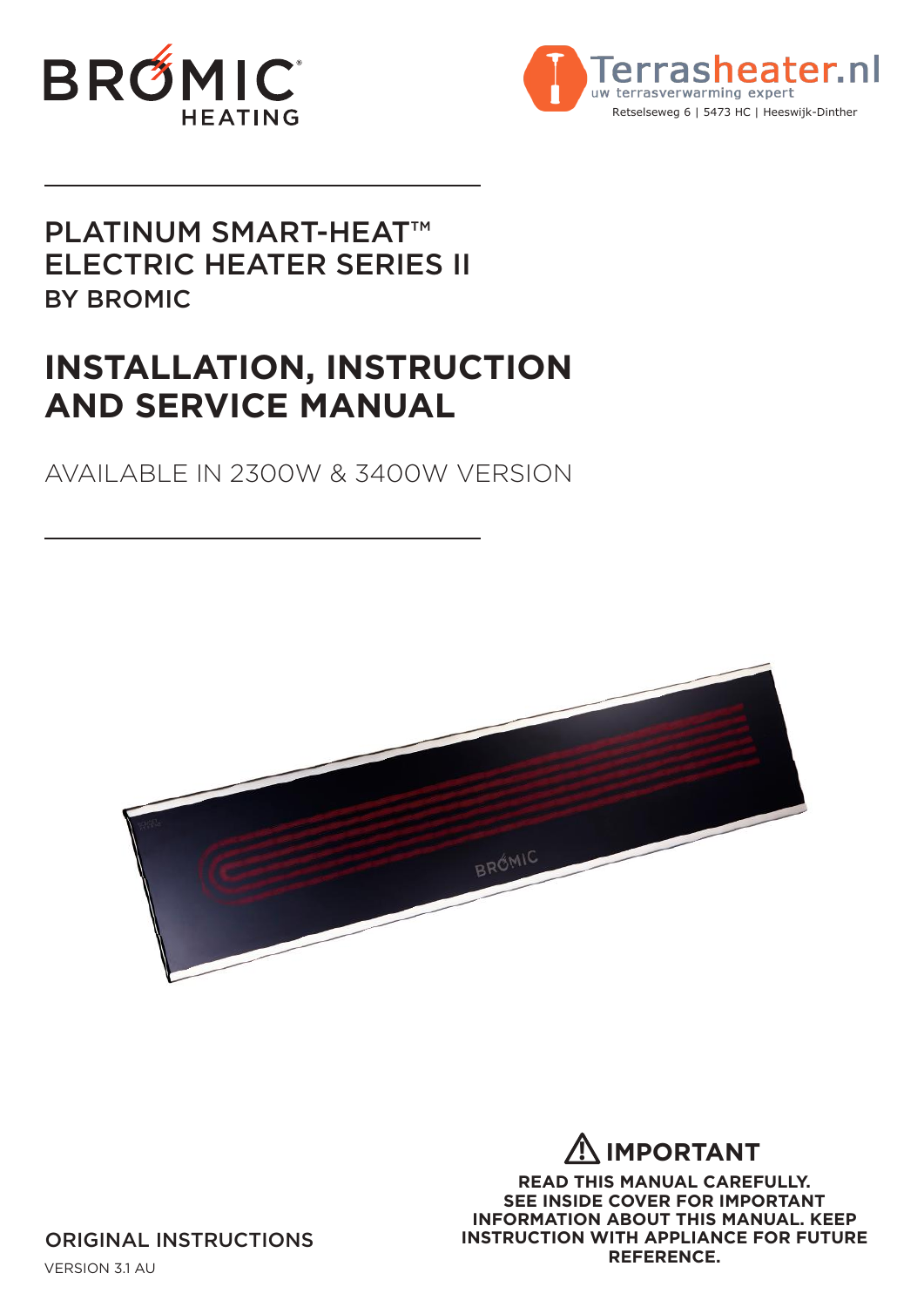This manual contains important information about the installation, operation, and maintenance of Platinum Smart-Heat™ Electric Heaters. Please pay close attention to the important safety information shown throughout this instruction manual. Any safety information will be accompanied by the following safety alert symbols:

**AS DANGER, AND WARNING, AND IMPORTANT** 

- READ THIS MANUAL CAREFULLY before installing or servicing this product.
- Improper installation, operation, or maintenance can result in death, severe injury, or property damage.
- This appliance is intended for fixed installation with 220-240V AC single-phase power supply.
- Installation MUST be carried out by a licensed and authorised technician in accordance with local electrical codes.
- This product is intended for domestic and commercial use.
- Australian Registered Design 366537. International Registered Designs Pending.

### Correct Disposal of this product



This marking indicates that this product should not be disposed with other household wastes throughout the EU. To prevent possible harm to the environment or human health from uncontrolled waste disposal, recycle it responsibly to promote the sustainable reuse of material resources. To return your used device, please use the return and collection systems or contact the retailer from whom the product was purchased so that they may organise environmentally safe recycling.



**Head Office:** 10 Phiney Place, Ingleburn, NSW 2565 Australia **Telephone:** 1300 276 642 (within Australia) or +61 2 9748 3900 (from overseas) **Fax:** +61 2 9748 4289 **Email:** info@bromicheating.com **Web:** www.bromicheating.com

*Note: Bromic Pty Ltd reserves the right to make changes to specifications, parts, components and equipment without prior notification. This installation, operation and service manual may not be reproduced in any form without prior written consent from Bromic Pty Ltd.*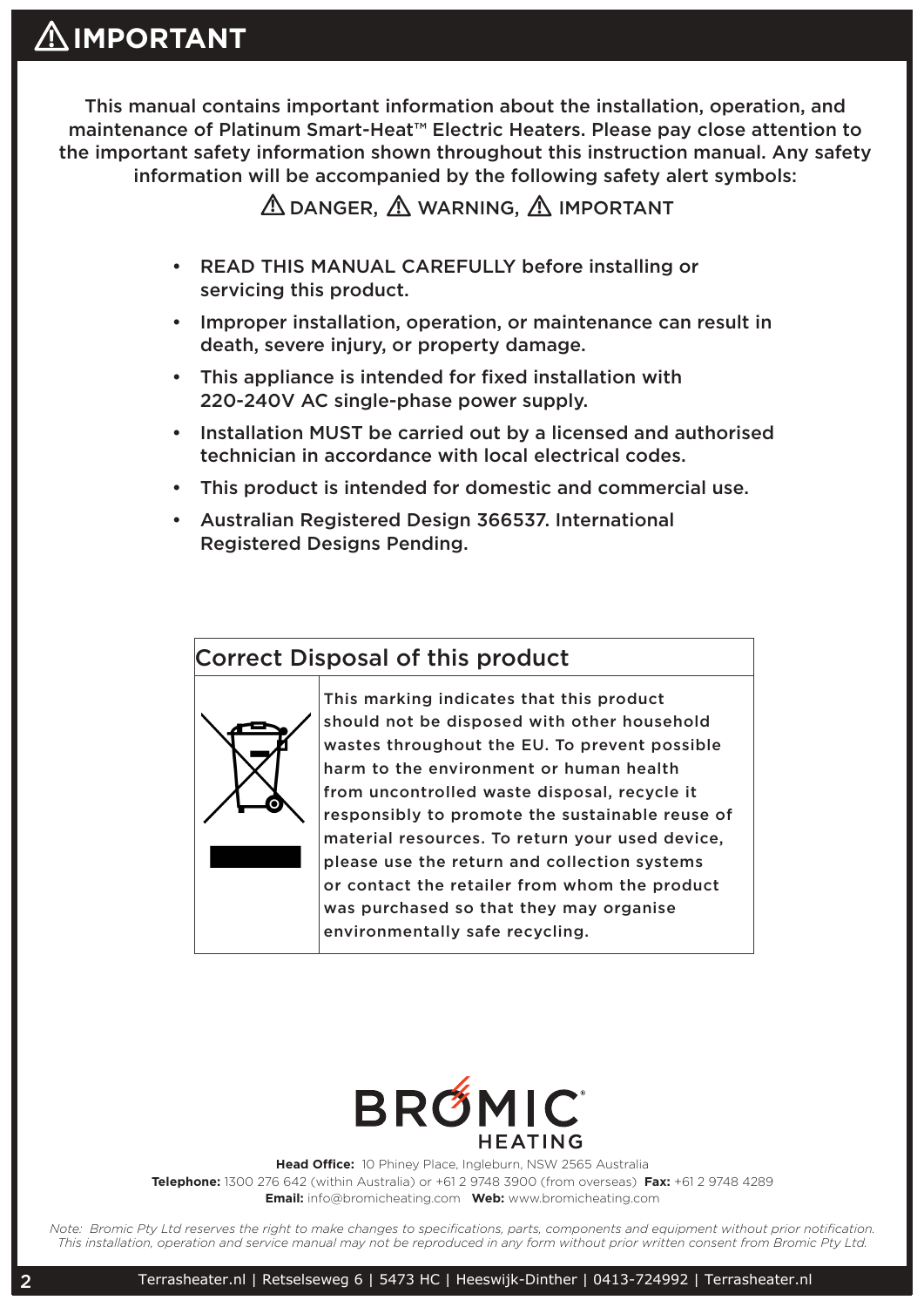# **CONTENTS**

| <b>IMPORTANT NOTES &amp; WARNINGS</b> | $\overline{4}$ |
|---------------------------------------|----------------|
| PRODUCT OVERVIEW                      |                |
| PRODUCT DESCRIPTION                   | 5              |
| <b>SPECIFICATIONS</b>                 | 5              |
| PRODUCT FEATURES                      | 5              |
| HEATER INSTALLATION INSTRUCTIONS      | 6              |
| CEILING & WALL MOUNTING               | 6              |
| <b>CEILING RECESS</b>                 | 9              |
| <b>TUBE SUSPENSION</b>                | 10             |
| ELECTRICAL INSTALLATION               | 11             |
| <b>SERVICING</b>                      | 11             |
| <b>TROUBLESHOOTING</b>                |                |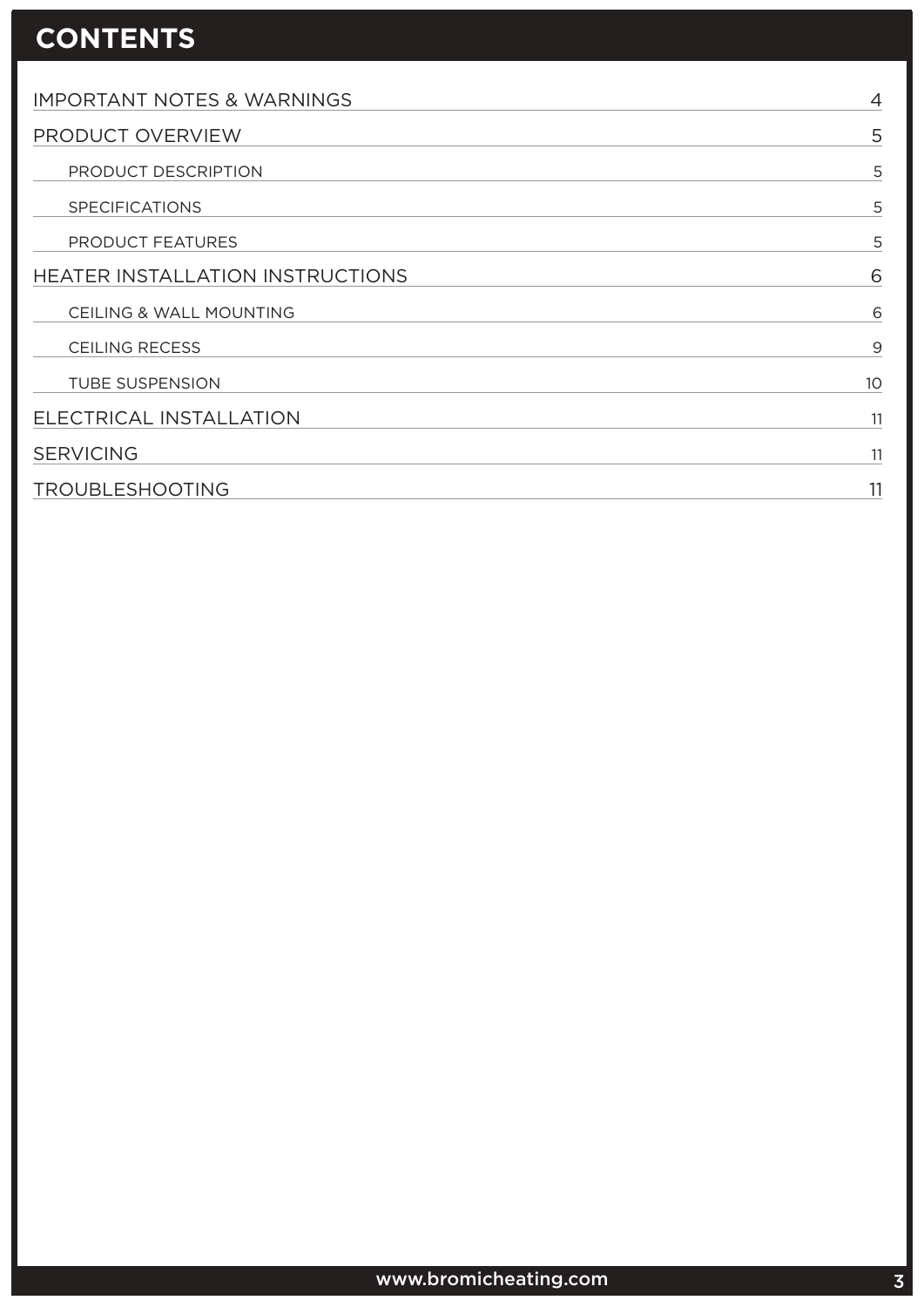## **IMPORTANT NOTES AND WARNINGS**

### **WARNING !**

- IMPORTANT Installation MUST be carried out by a licensed and authorised person.
- Improper installation, adjustment, or alteration and failure to follow the warnings and instructions in this manual could result in severe personal injury, death or property damage.
- The manufacturer is not responsible for any damage resulting from improper use. The manufacturer emphasises that this appliance should be used in a responsible manner and that all procedures, warnings, and safety instructions contained in this booklet should be followed strictly.
- The installer is to ensure that the requirements of the local authority, local electrical installation code, municipal building codes, and any other relevant statutory regulations are carried out.
- Do not place articles on or against this appliance.
- Do not use or store flammable materials near this appliance
- This installation, operation and service manual should not be removed from the site of installation. Installer should leave manual with the customer for future reference.
- A minimum safety distance of 1000mm should always be left in front of the appliance.
- This unit must be mounted at a minimum of 1800 mm above the floor.
- The appliance must not be located immediately below or in front of an electrical socket outlet. Heat radiated from the appliance may damage the electricity outlet or plug if placed incorrectly.
- Any guard or other protective device removed for servicing (conducted by an authorised person) must be replaced before operating the heater.
- This appliance can be used by children aged from 8 years and above and persons with reduced physical, sensory or mental capabilities or lack of experience and knowledge if they have been given supervision or instruction concerning use of the appliance in a safe way and understand the hazards involved.
- Heaters are not intended to be installed in wardrobes.
- Children shall not play with the appliance.
- Cleaning and user maintenance shall not be made by children without supervision.
- Children of less than 3 years should be kept away unless continuously supervised.
- Some parts of this product can become very hot and cause burns. Particular attention has to be given where children and vulnerable people are present.
- Keep packaging materials out of reach of children
- Do not spray aerosols or flammable materials in the vincinty of this appliance while it is in operation
- Installation and repair must be carried out by a qualified and licenced service person only. The heater should be inspected before use and at least annually serviced and

inspected by a qualified and licenced service person.

- Do not perform maintenance until heater has been turned off, power disconnected, and heater temperature has cooled to room temperature.
- Certain materials or items, when stored under or near the appliance, will be subjected to radiant heat and could be seriously damaged. Combustible materials eg. walls, floors, furniture, fixtures and plants must be kept a minimum of 1000mm from the heater.
- Clothing or other flammable materials should not be hung from the heater or placed on or near the heater.
- Be sure the heater is not facing the ceiling or flammable or combustible substances/materials.
- This radiant heater is NOT intended to be installed on recreational vehicles and/or boats.
- Do not attempt to alter the unit in any manner.
- Remove transit protection before use.
- Never operate the heater in an explosive environment such as areas where petrol or other flammable liquids or vapours are stored.
- Do not paint any surface of the heater.
- Check for damage to the appliance regularly. The heater must not be used if the glass panel or any other part of the heater is damaged. If damage to the appliance is suspected, discontinue use immediately and contact the supplier or qualified person to repair.
- After unpacking, make sure the appliance shows no signs of visible damage or tampering. If the appliance appears damaged, contact the place of purchase for assistance.
- This appliance must only be used on a 220-240V AC singlephase power supply.
- Do not touch the heating surface at any time, even when the heater is turned off and has cooled down.
- Do not touch the heater with wet hands at any time.
- If the appliance has not been used, or will not be used, for a long period of time, disconnect power supply
- At the end of this product's useful life, it must not be disposed of as domestic waste, but must be taken to a collection centre for waste electrical and electronic equipment. It is the user's responsibility to dispose of this appliance through the appropriate channels at the end of its useful life. Failure to do so may incur the penalties established by laws governing waste disposal. Proper differential collection, and the subsequent recycling, processing and environmentally compatible disposal of waste equipment avoids unnecessary damage to the environment and possible related health risks, and also promotes recycling of the materials used in the appliance. For further information on waste collection and disposal; contact your local waste disposal service or the place of purchase.
- In case of direct connection to a supply line, a bipolar circuit breaker with contact opening distance of at least 3mm must be fitted upstream from the supply line. Contact an authorised service technician if you are unsure if you have a circuit breaker installed on the premises.
- Do not install the heater directly near a bathtub, shower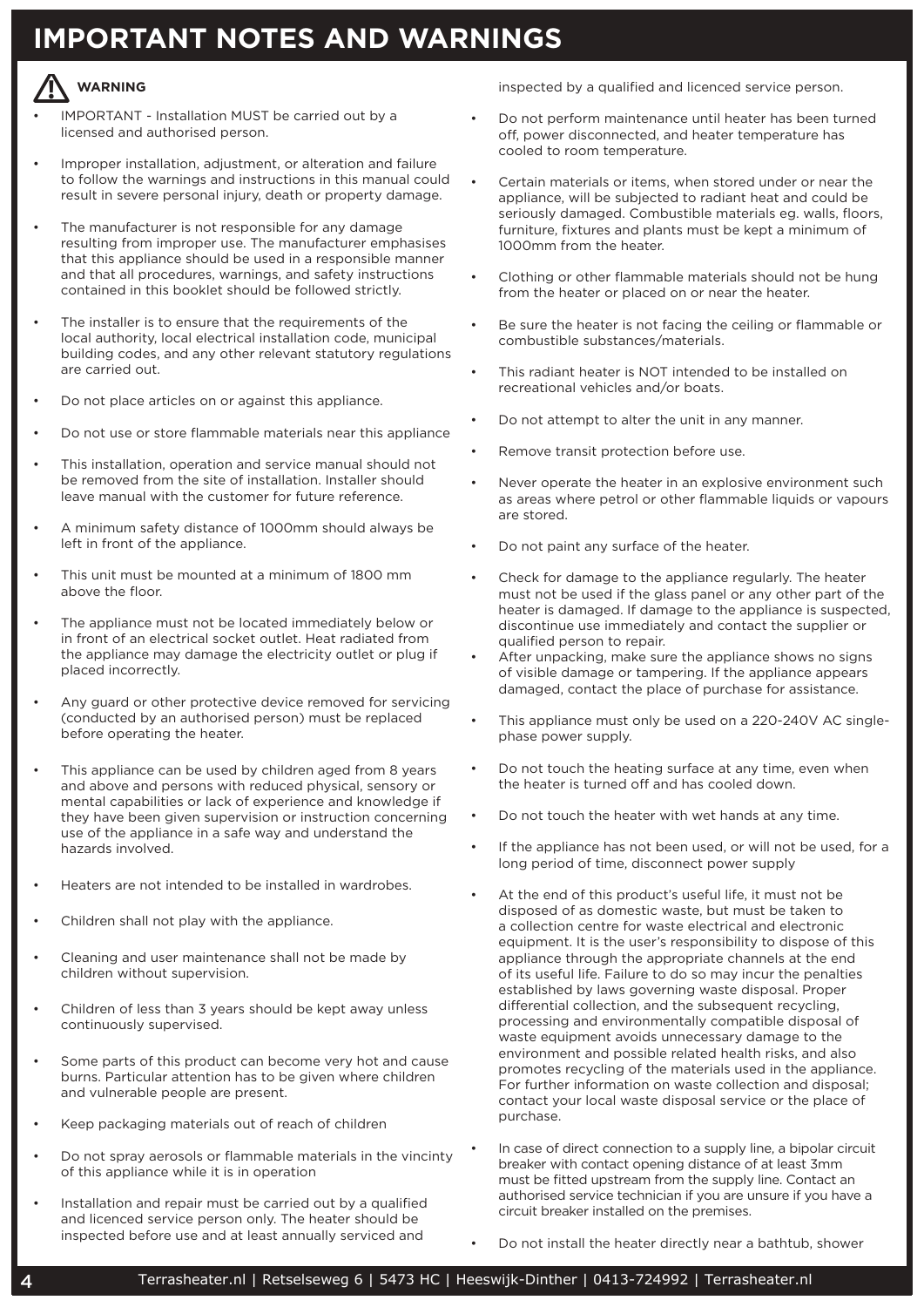## **IMPORTANT NOTES AND WARNINGS CONTINUED ...**

or swimming pool. Any switches or controls must not be within reach of a person in the bathtub, shower or swimming pool.

- To maintain Ingress Protection Rating (IPX4), only IP44 rated conduit fittings should be used for electrical installation.
- This product does not have a switch for electrical disconnection. A means for disconnection of the heater must be incorporated in the fixed wiring according to the local electrical codes.
- If the supply cord is damaged, it must be replaced by the manufacturer, its service agent or similarly qualified persons in order to avoid a hazard.
- This heater is not equipped with a device to control the room temperature. Do not use this heater in small rooms when they are occupied by persons not capable of leaving the room on their own, unless constant supervision is provided.
- Do not bend the electrical connection to the power supply.
- Keep the cable away from sharp edges during handling and installation.
- Do not pull on the cable or subject it to traction force.
- Avoid physical shock & impact to the heater when handling.
- Do not apply any pressure on the glass surface.
- Keep the electrical connection area to the power supply clean.
- Ensure that the heating unit is not directly exposed to rain or water contact.
- Do not install or use the heater in any way other that indicated in the instruction leaflet.
- If any part of the instruction manual is missing or damaged, contact Bromic for a complete version.
- If you are unsure of any aspect of the installation, contact Bromic for advice.

## **PRODUCT OVERVIEW**

The Platinum Smart-Heat™ Electric is designed to provide efficient spot heating for commercial and residential applications.

The heaters are built with corrosion resistant materials, have electrical approval in Australia, and are rated to IPX4 water Ingress Protection. Making the Platinum Smart-Heat™ Electric the perfect solution for a variety of indoor and outdoor heating applications.

### **SPECIFICATIONS**

| 9 EST RATION                           |                                    |                                |  |  |
|----------------------------------------|------------------------------------|--------------------------------|--|--|
| Model                                  | 2300W<br>3400W                     |                                |  |  |
| Part no.                               | 2620240                            | 2620245                        |  |  |
| Heat Output (Watts)                    | 2300W                              | 3400W                          |  |  |
| Power connection required (Volts/Amps) | 220-240V - A.C. - 50/60Hz          | 220-240V - A.C. - 50/60Hz      |  |  |
| Dimensions (WxHxDmm)                   | 840 x 182 x 54 mm                  | $1275 \times 182 \times 54$ mm |  |  |
| Weight (kg)                            | 7.5kg                              | 10kg                           |  |  |
| Finish                                 | <b>Brushed Stainless Steel 304</b> |                                |  |  |
| Approval                               | Global-Mark GMA-103279-EA-001      |                                |  |  |

### **PRODUCT FEATURES**

- Ultra-thin and stylish design
- Efficient directional spot heating
- Heat Zones one or more heaters can be switched on and off simultaneously from a single remotelocated switch
- Platinum Smart-Heat™ Electric Heaters can also be integrated into smart control systems
- Wind resistant & IPX4 water protection rating
- Suitable for outdoor and indoor heating applications such as restaurants, cafes, bars and clubs, factories, office spaces, designated smoking areas, public areas, hotels and more
- **Example 1** Standard Mounting included with heater
- Optional Mounting purchased separately from heater:
	- Ceiling Recess
	- **· Tube Suspension**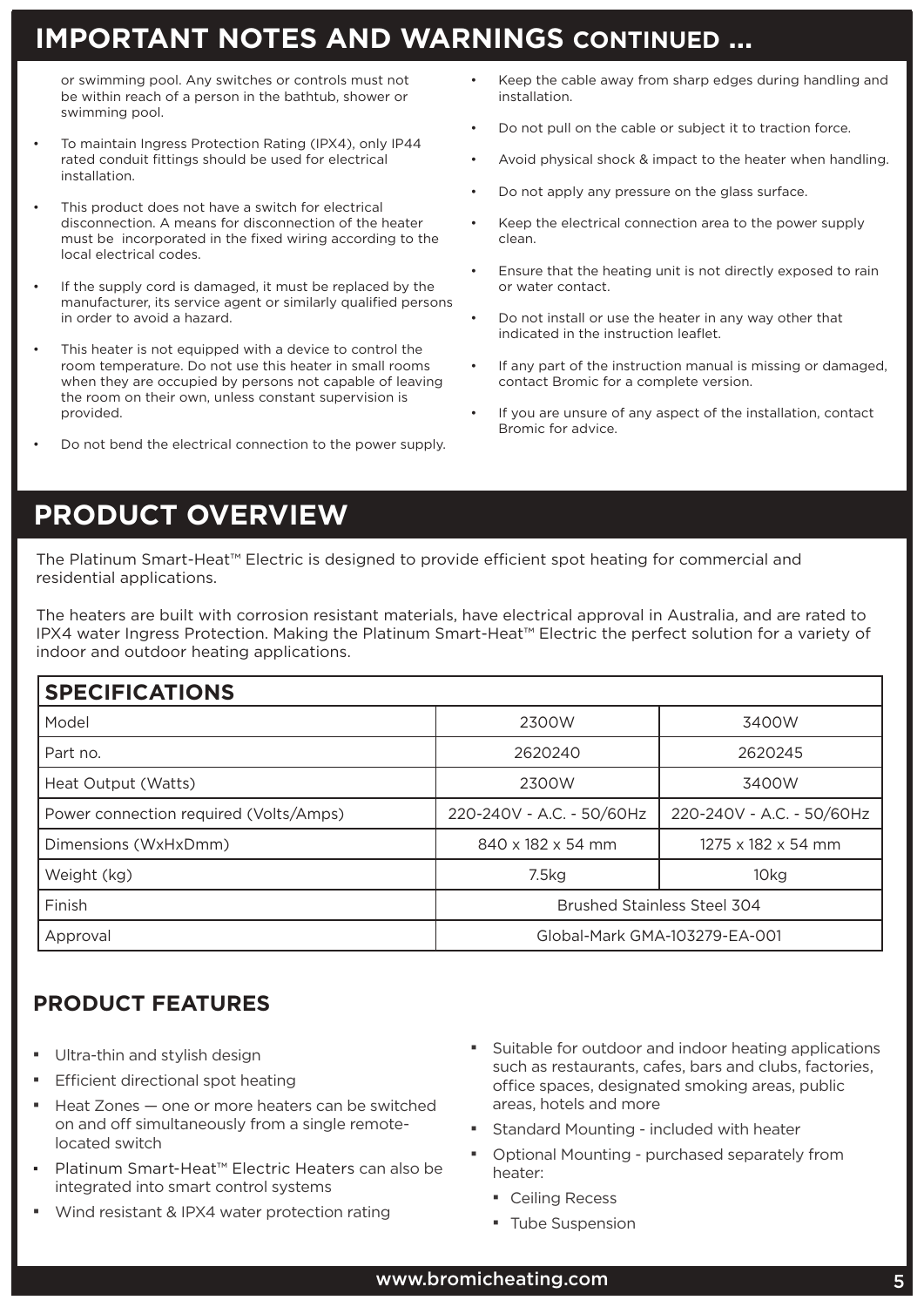# **HEATING INSTALLATION INSTRUCTIONS**

### **CEILING & WALL MOUNTING**

• Heaters must be installed according to the minimum installation clearances shown in these diagrams

• Minimum distance between heaters measured from edge of heater must be at least 500mm. • Heaters must be away from the fourth wall.



## **WARNING - Outdoor Installation**

**This heater MUST be permanently installed by an authorised/licenced person. Do not perform maintenance, or carry out installation or assembly procedure while electrical power is switched on. Wait 2 hours after switching off the heater before handling.**

**Ensure that the heating unit is not directly exposed to rain or water contact. For longest product life and to maintain product appearance, mount heater under cover and protect from rain and weather.**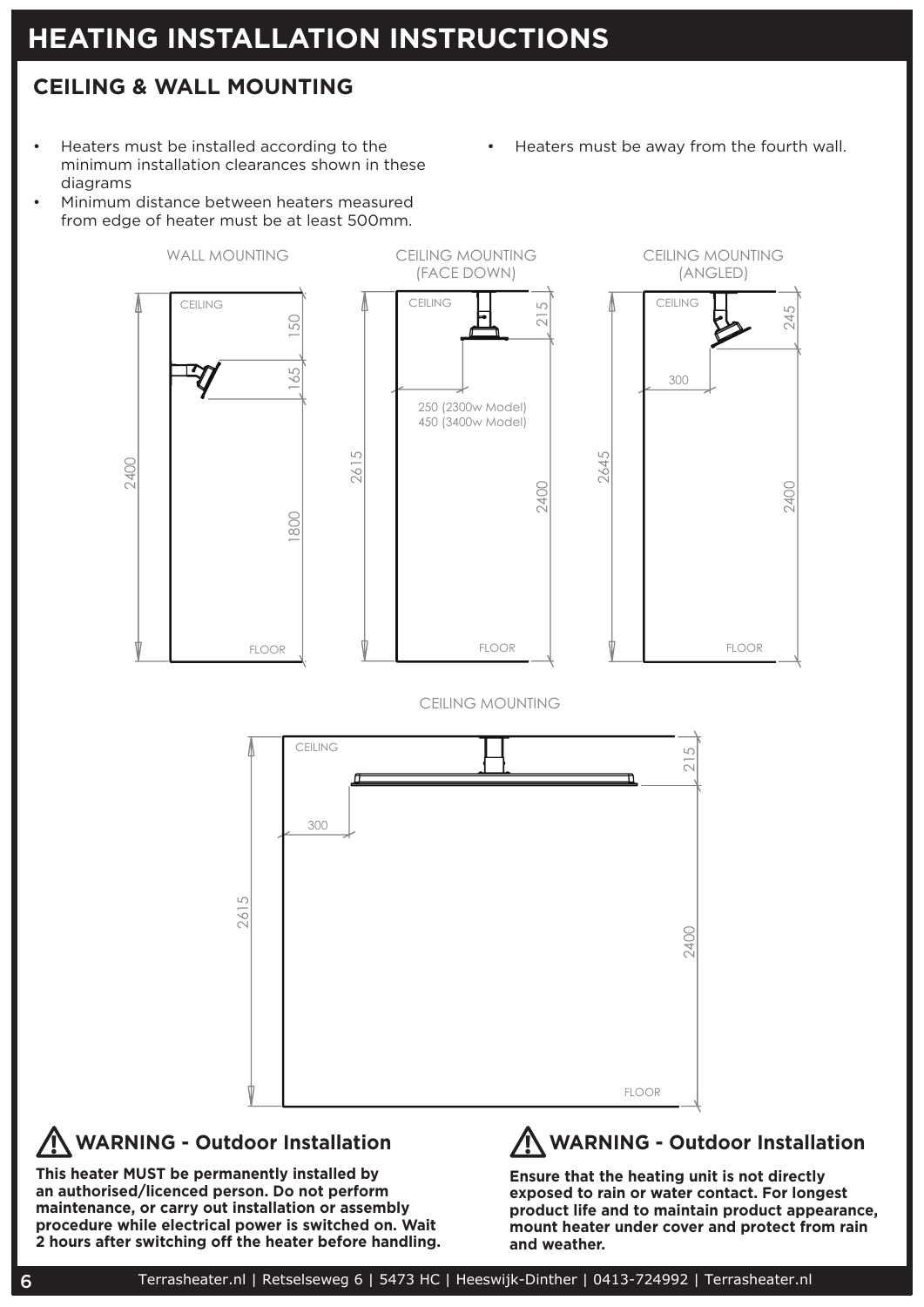# **HEATING INSTALLATION INSTRUCTIONS CONTINUED...**

### **OPTION 1**

To exit the cable through the side of the wall mounting bracket, start from step 1.

1. Unscrew and remove plug-in wall bracket **(a)**.

2. Attach extra supplied cable gland into the same hole from the outside of the bracket. Fasten in place

with the metal cable gland nut from inside the bracket

**(b)**.

NOTE: Continue to step 3 below

### **OPTION 2**

To exit the cable through the wall bracket directly into your ceiling or wall cavity, start from step 3.

3. Attach mounting bracket to ceiling or wall using fasteners appropriate for the surface **(c).** Ensure the bracket is firmly secured with fasteners in all 4 holes before proceeding. For wall mounting , ensure the silver plug or cable gland **(a)** is facing upwards.

**!** WARNING: The bracket mounting surface MUST be protected from rain. This is necessary to stop water entering the bracket & maintain IPX4rating.

4. Ensure M6x14mm screws are inserted into both sides of heater bracket with 6mm of the threaded shaft exposed under the screw head **(d)**.

5. For cable exit through the side of the wall bracket: feed heater power cable through cable gland in wall bracket **(e)**.

NOTE: This is easier when the top of the cable gland is

completely removed when feeding the cable through the bracket. The cap can then be inserted onto the cable for fastening.

6. For cable exit into the ceiling or wall cavity: make a small hole in the black foam on the bracket mounting surface to pass the cable through. Make electrical connection now or feed cable into wall or ceiling for subsequent connection **(f)**. This is described under 'Electrical Installation' on page 11.

7. Insert heater bracket into mounting bracket by hooking M6 screws into place in mounting slots **(g)**.





Optional: Cable exit through wall bracket





Wall mount Ceiling mount



Cable exit into wall cavity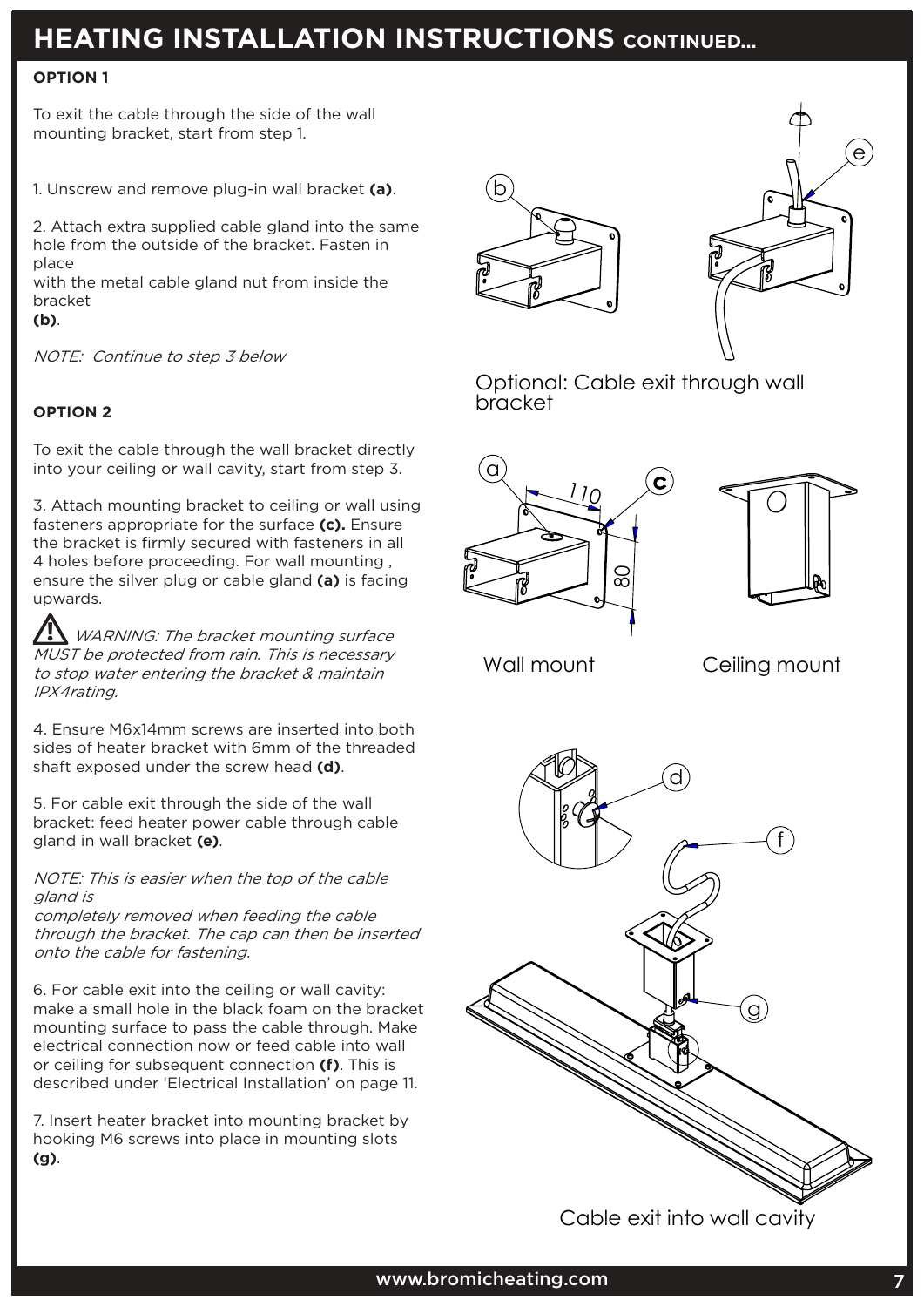### **HEATING INSTALLATION INSTRUCTIONS** CONTINUED...  $\mathcal{P}_\text{max}$  and the smaller cover the slots pass over the slots pass over the slots pass over the slots pass over smaller cover in the same way from the opposite side of the bracket (j).

8. To fix heater at desired angle, fully insert M3x10mm positioning screws (included with wall bracket) on 8. To fix heater at desired angle, fully insert MSXTOMM positioning screws (included with wall pracket) on<br>both sides of mounting bracket whilst holding heater in the desired position **(h).** The heater can positioned both sides of modifting bracket written in<br>straight, or be angled 30deg either way.

9. Fit the smaller cover over the heater bracket so that the slots pass over the shafts of the M6x14mm mounting screws (i). Fit the larger cover over the smaller cover in the same way from the opposite side of the bracket (j). Use angled covers if heater is angled. Use straight covers if heater is not angled.

10. Tighten mounting M6 screws firmly, ensuring covers fit snugly against the bracket on all sides **(k).**



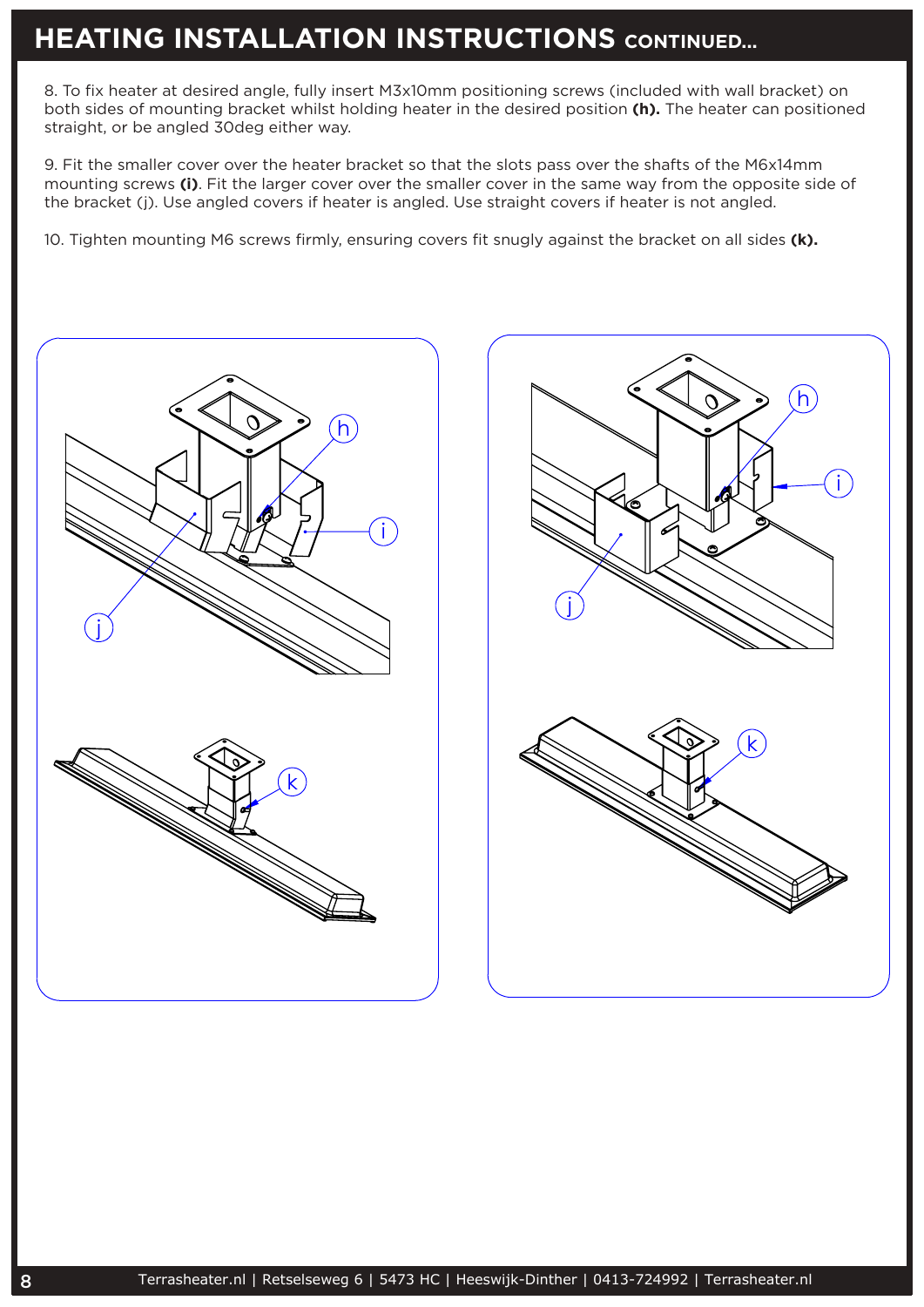# **HEATING INSTALLATION INSTRUCTIONS CONTINUED...**

## **CEILING RECESS (SOLD SEPARATELY)**

### **WARNING !**

**Instructions below are suitable for ceiling surfaces 10-30mm thick. For ceiling surfaces thicker than 30mm, contact Bromic for alternative installation options.** 

**The heater shall, under no circumstance, be covered with insulating material or similar material. /// WARNING** 

### **WARNING !**

**In ceiling recess installation, the heater must be completely protected against water contact from above.**

1. Prepare ceiling cut-out with dimensions from table to fit ceiling recess frame **(a)**. Heater must be installed with heater surface at least 2400mm above the floor level, with 500mm clearance to the nearest wall on all sides of the heater.

2. From below, bring ceiling frame up and into ceiling cutout. Fasten ceiling frame into cut-out at both ends and centre using appropriate screws **(b)**. Which locator hole to use is dictated by the thickness of the ceiling surface. The fastening screws must be inserted into a strong

material that can easily support the weight of the heater. Your installation may require re-enforcing before the frame can be safely installed.

3. Unscrew and remove plug-in wall bracket. Attach extra supplied cable gland into the same hole from the outside of the bracket. Fasten in place with metal cable gland nut from inside the bracket **(c)**.

4. Feed heater power cable through cable gland from inside of wall bracket **(d)**.

5. Ensure M6x14mm screws are inserted into either side of heater bracket with 6mm of the threaded shaft exposed under the screw head. (e).

6. Insert heater bracket into mounting bracket by hooking M6 screws into place in mounting slots **(f)**.

7. Fix heater to bracket in straight position using M4x10mm positioning screws on either side of mounting bracket **(g)**. Ensure M6 screws are sitting fully in the mounting slots (as if the heater were hanging from the wall bracket).

8. Fit the smaller, straight cover over the heater bracket so that the slots pass over the shafts of the M6x14mm mounting screws (h). Fit the larger cover over the smaller cover in the same way from the opposite side of the bracket **(i)**.

9. Tighten mounting screws firmly, ensuring covers fit snugly against the bracket on all sides **(j)**.

10. Firmly tighten cable gland in wall bracket so that cable does not move when pulled.



# **! WARNING**

**Minimum vertical ceiling space clearance between the heater frame and ceiling surface must be 250mm. Minimum horizontal ceiling space clearance measured from each edge of ceiling cut out must be 500mm.**

**Minimum distance between heaters measured from ! WARNING edge of ceiling cut out must be 500mm.**

**Joists, beams and rafters shall not be cut or notched to install the heater.**



i

i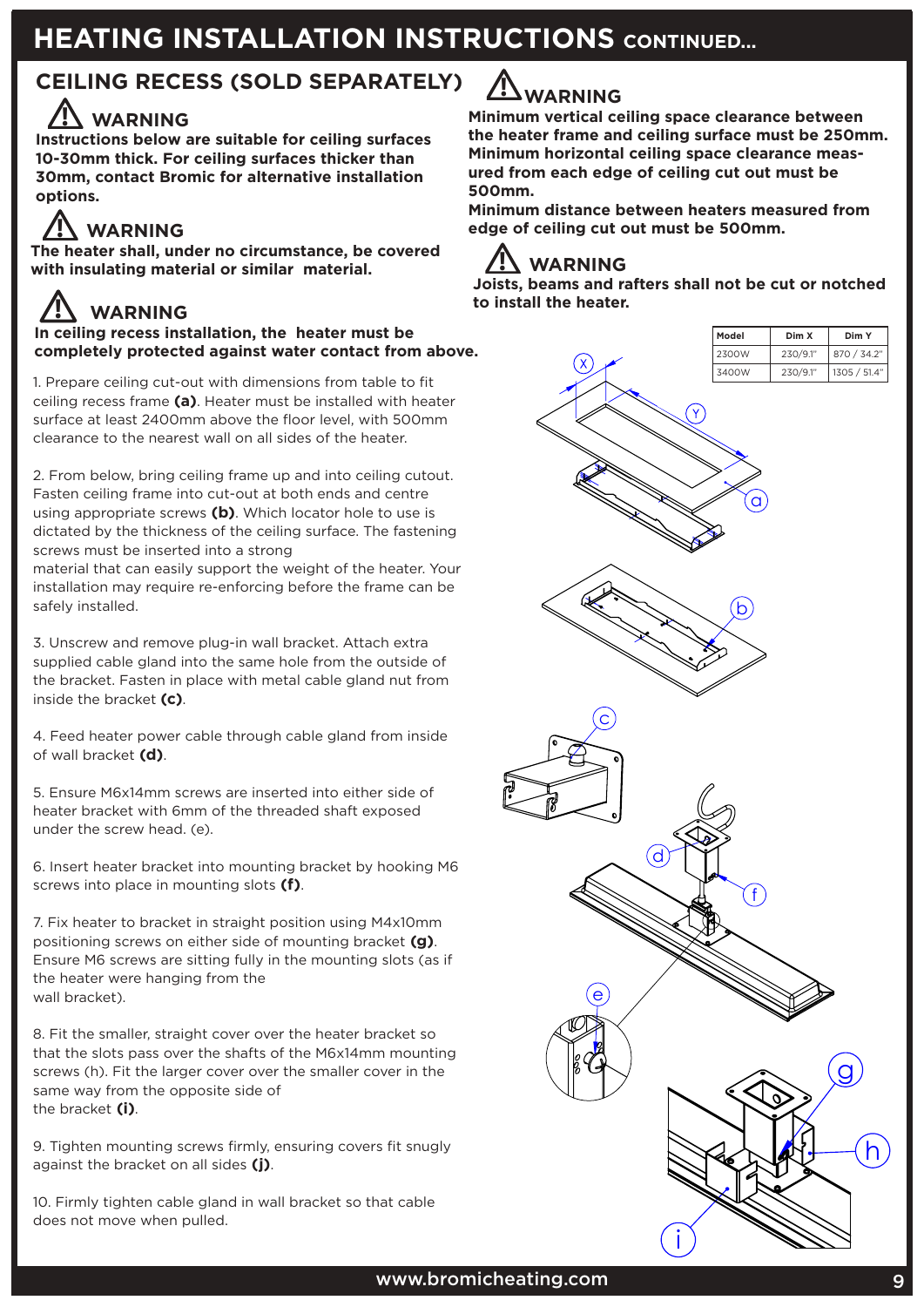# **HEATING INSTALLATION INSTRUCTIONS** CONTINUED...

place and tighten firmly. (l)

### **CEILING RECESS (SOLD SEPARATELY)**

11. Attach the bracket end-cap to the wall bracket using the 4 M5 screws and nuts provided **(k).**

12. Carefully remove the 4 M5 screws fastening the heater mounting bracket to the back of the heater. Be careful not to move or put any force on the bracket. Place the 2 halves of the ceilling recess mounting plate over the screwholes. Re-insert the screws & tighten firmly. **(l)** (m) 15. Rotate the heater into level position in the

13. Make electrical connection from heater to power supply. This is described under 'Electrical Installation'

14. Raise one long side of heater up into ceiling frame cavity & then raise whole heater into cavity. **(m)**

15. Rotate the heater into level position in the ceiling cavity **(n)** and then lower down onto the ceiling frame . Ensure the heater brackets are hooked over the ceiling frame and sitting in the slots on both sides. **(o)**



### **TUBE SUSPENSION**

- Heater must be installed with heater surface at least 2400mm above the floor level.
- Installation is identical to 'Ceiling & Wall Mounting' above.
- Use ceiling bracket (sold separately) instead of mounting bracket supplied with heater.
- Ceiling pole only suitable for ceiling mounting. Do not wall mount.



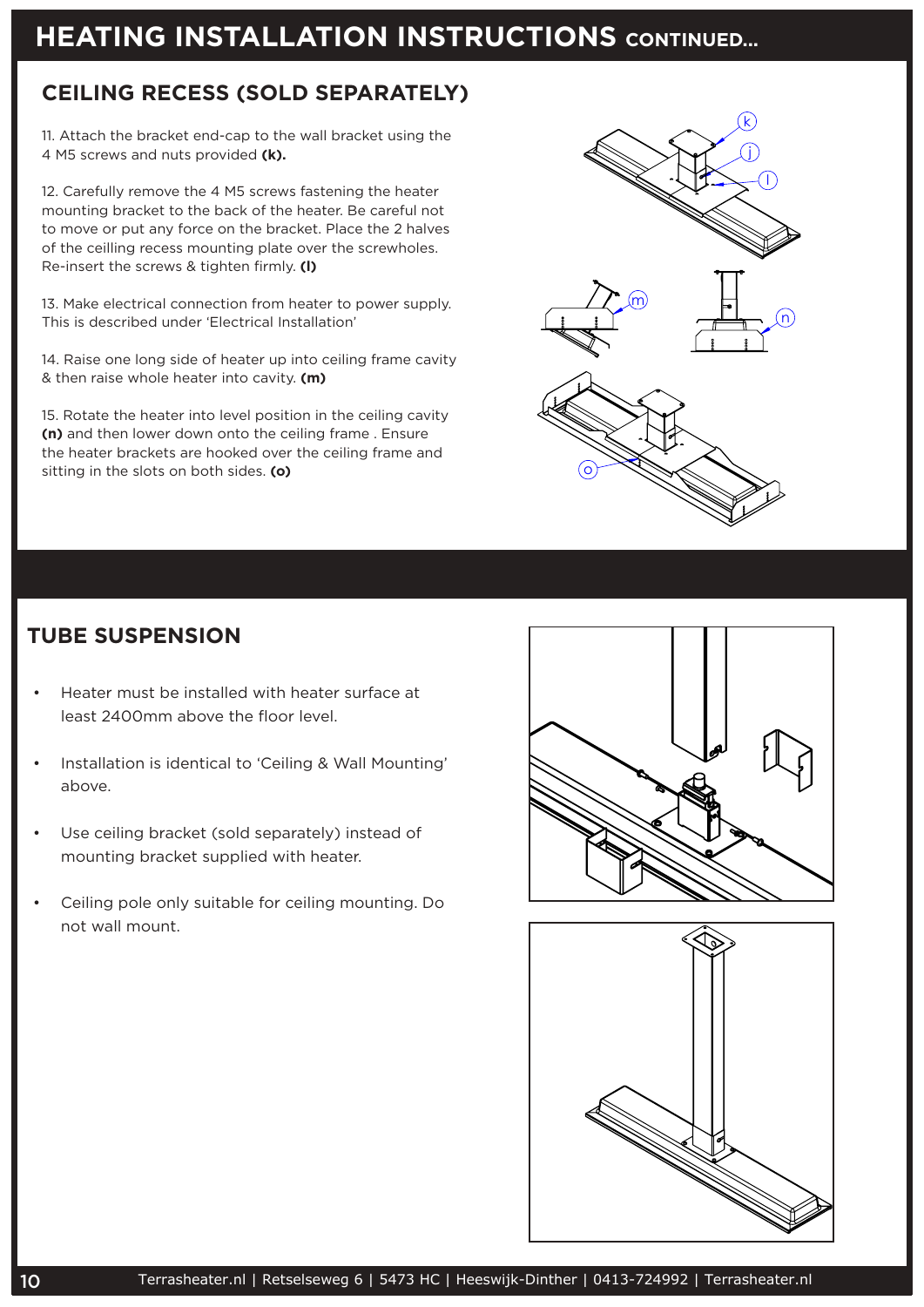# **ELECTRICAL INSTALLATION**

## **! WARNING**

**This heater MUST be permanently installed by an authorised/licenced person. Do not perform maintenance, or carry out installation or assembly procedure while electrical power is switched on.**

### **WARNING !**

**ELECTRICAL SHOCK HAZARD! Serious injury or death may occur. Disconnect from electrical supply before installing or servicing this heater. Read and follow installation clearance requirements outlined in this manual. The appliance MUST be connected to a properly grounded electrical source.**

# **SERVICING**

### **WARNING !**

**ELECTRICAL SHOCK HAZARD! Serious injury or death may occur. Disconnect from electrical supply before servicing this heater.**

### **WARNING !**

**Servicing and maitenance MUST be carried out by an authorised and licenced service person only.** 

### **WARNING !**

**If the supply cord is damaged, it must be replaced by Bromic, a service agent of Bromic or similarly qualified persons in order to avoid a hazard. Contact Bromic for further information on replacement of the supply cord.** 

### **MAINTENANCE**

minimum IPX4 rating.

requirements.

the heater.

For longest product life, and to maintain product appearance, mount heater under cover and protect from rain and weather whenever possible.

1. Check product label for correct voltage and wattage to ensure sure power source conforms to the heaters

**ELECTRICAL INSTALLATION**

2. Use appropriate power supply cables for the heaters' voltage and wattage. The fixed wiring must be

3. Make all connections in accordance with local

positioned away from & protected from the enclosure of

electrical code regulations. For outdoor installation, all connections must be made in accordance with local electrical code regulations for outdoor wiring. Only use wiring components approved for outdoor use with

The exterior housing of the heater should be cleaned regularly. To clean the appliance; ensure heater is off, and has been off for at least 2 hours after operation, before wiping off any dirt/dust with a soft damp cloth.

Salt in the air can cause rusting of metal, especially at locations near the coast. Additional cleaning of the heater with a soft damp cloth fortnightly will aid in maintaining the product's appearance.

## **TROUBLESHOOTING**

| <b>SYMPTOM</b>  | <b>POSSIBLE CAUSE (S)</b>                                                       | <b>CORRECTIVE ACTION</b>                                                     |
|-----------------|---------------------------------------------------------------------------------|------------------------------------------------------------------------------|
| No heat         | 1. Improper connection                                                          | 1. Check connection to power supply                                          |
| Not enough heat | 1. Heater too small for application<br>2. Heater mounted too high or too<br>far | 1. Add additional heater(s)<br>2. Decrease mounting height or<br>distance    |
| Too much heat   | 1. Heater too large for application<br>2. Heater mount too low or too close     | 1. Replace with smaller heater<br>2. Increase mounting height or<br>distance |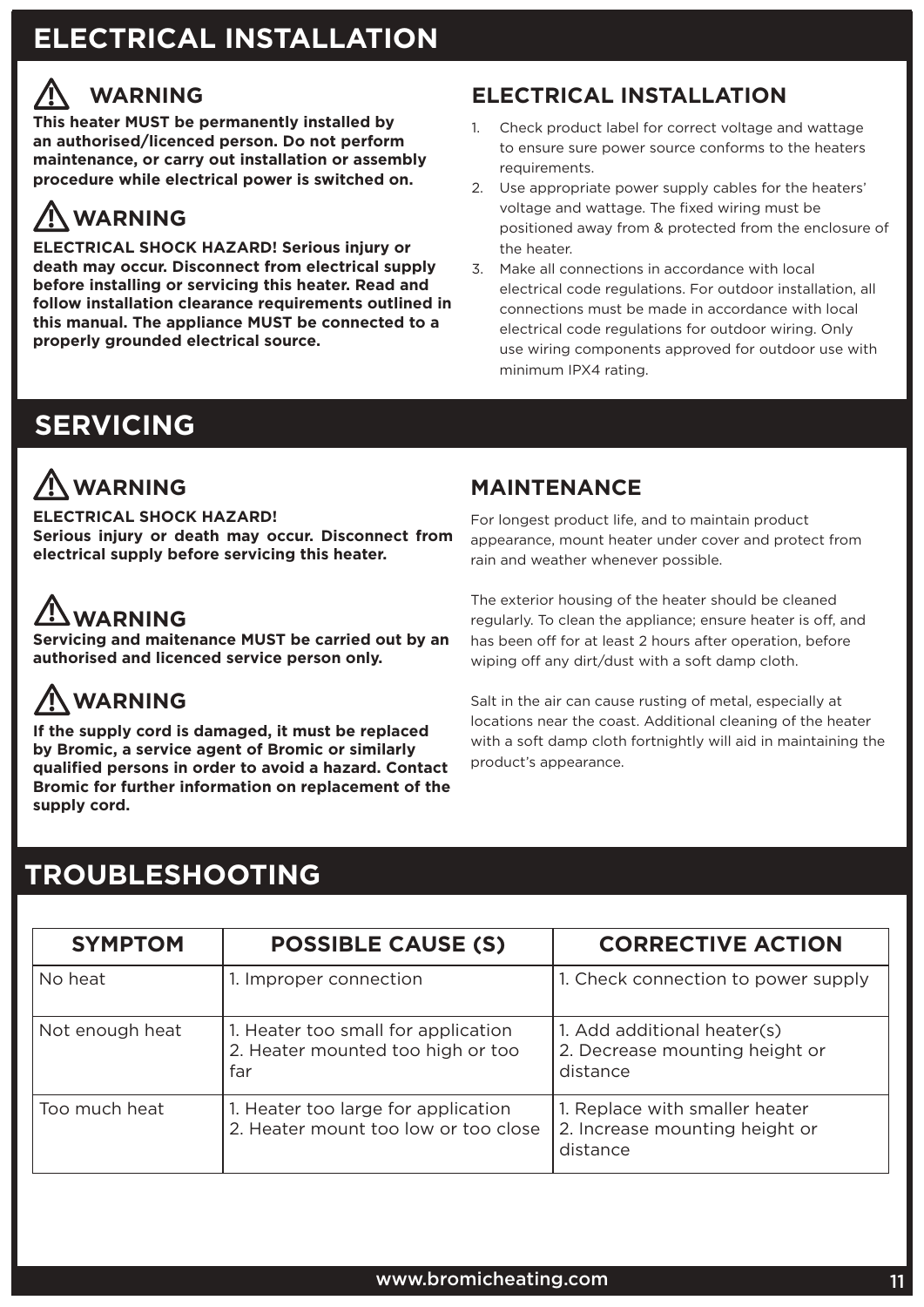## WARRANTY



# **Smart-Heating Warranty Conditions**

Bromic Pty Limited ('Bromic') warrants to the original purchaser ('the Purchaser') of products supplied by Bromic Heating ('the Goods') that the Goods will be free from defects and/or faults in materials and/or workmanship for Twelve (12) months from the date of Bromic invoice.

Subject to the following conditions of this Warranty, if a defect and/or fault in materials and/or workmanship are found during the warranty period, Bromic will replace or repair the Goods (at its option) without charge.

- 1. The Goods must have originated from Bromic and must be able to be identified by Bromic personnel as a Bromic Heating product.
- 2. The original invoice details, including serial number where applicable, MUST be provided to Bromic at the time that any claim is made pursuant to the terms of the Warranty.
- 3. Any claim made pursuant to the terms of the Warranty must be made within a reasonable time of the discovery of any potential fault or defect.
- 4. Acceptance of a claim under this Warranty is subject to an assessment of the Goods by Bromic, or its authorised agent, to determine the cause of the defect prior to Bromic's authorisation for repairs to be carried out.
- 5. Repairs to the Goods must not have been attempted by any person other than an authorised service agent. Repairs attempted by a non authorised agent will void the warranty.
- 6. Where Goods are located or are to be located in premises where the induction of service or installation personnel is required, any costs for such induction of service or installation agents to gain access to sites is for the account of the customer and not for Bromic.
- 7. The requirement for repair or replacement of the Goods must not be due to misuse, neglect, accident, improper installation, unauthorised modification or other abuse which in the reasonable opinion of Bromic was occasioned by the purchaser or any agent or employee of the purchaser.
- 8. Repair or supply of a substitute will not extend or renew the warranty period.
- 9. Bromic will warrant that any spare parts it provides will be free from defects and/or faults in materials and/or workmanship for a period of 3 months from the date of purchase provided that these spare parts have been installed by a Bromic authorised service agent.
- 10. Bromic will either undertake the repair or nominate a repair agent authorised by Bromic.
- 11. Bromic's repair warranty is restricted to normal business hours on Monday to Friday and excluding public holidays and weekends.
- 12. Where Bromic elects to replace rather than repair the Goods and no identical replacement is available for the Goods being replaced, Bromic may replace the Goods with Goods of a similar standard and design then available from its range
- 13. Bromic is not liable for the costs of the authorised service agents other than standard labour costs during normal working hours.
- 14. Bromic is not liable for travelling time in excess of 50 kilometres from an authorised service agent or 1 hour from the authorised service agent, whichever is the lesser.
- 15. Bromic is not responsible for any costs involved in gaining access to Goods for the purposes of repairs, checks or modifications.
- 16. Bromic's warranty does not extend to any damage or induced Goods' failures resulting from an installation that was undertaken outside the direct control of Bromic or its authorised service/installation agents.
- 17. Bromic is not liable, and will not authorise repairs pursuant to a claim under this Warranty, for Goods which have been modified for rental purposes. (All Goods are designed to be operated indoors in a permanent location. Movement of goods after installation should be restricted to whatever is required for routine cleaning and maintenance only).
- 18. Bromic will not be responsible or liable for damage or loss caused during transport and/or testing of the Goods and will not be liable for the cost of transport or testing of the Goods.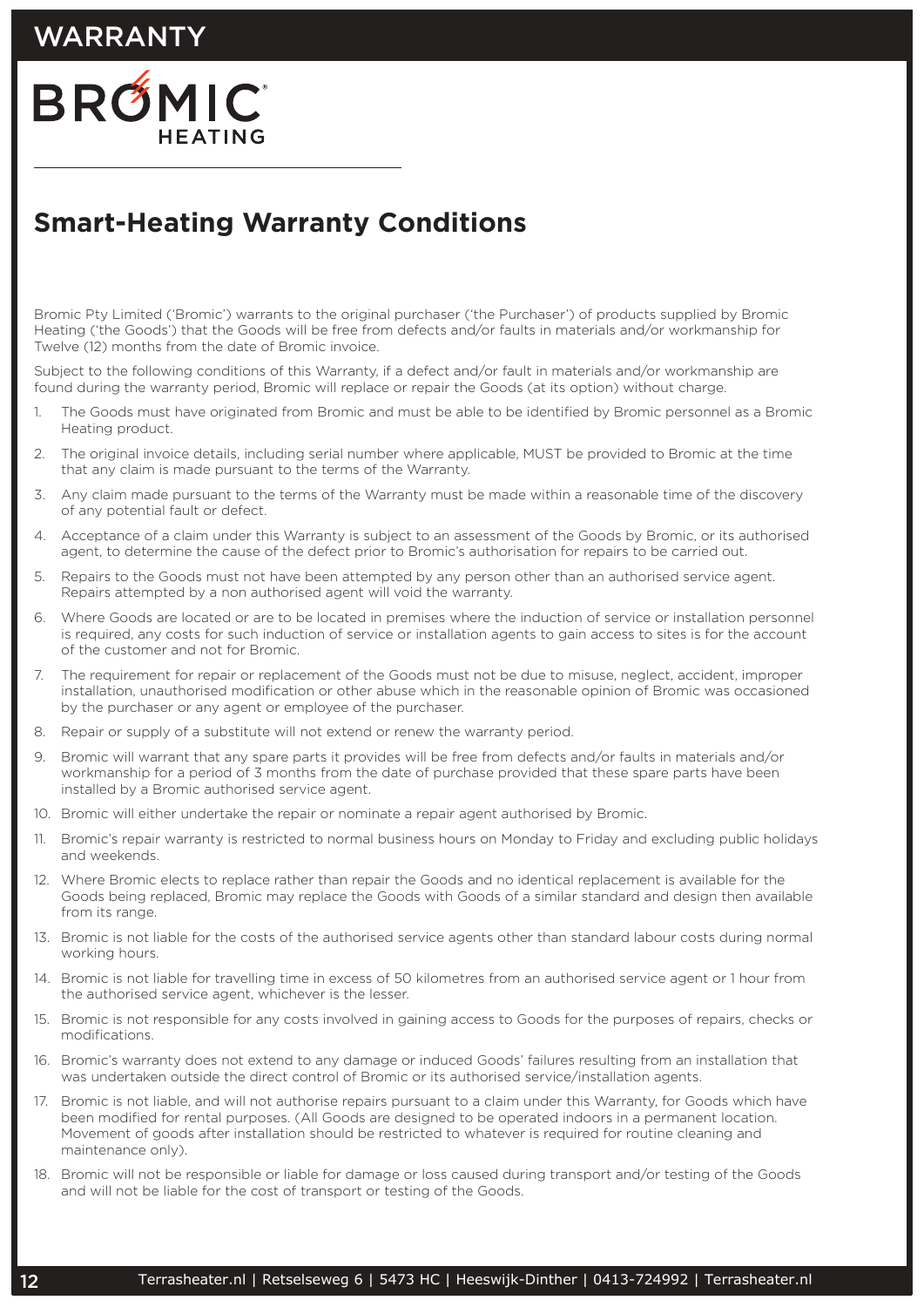

- .<br>19. Bromic does not warrant the Goods where the Goods were installed and/or used in conjunction with goods of a supplier other than Bromic ('the other goods') in such a way as to exceed the capacity and/or performance capabilities of the Goods or the other goods and denies all liability for any damage whatsoever suffered by any person arising from such use. **Dromic does not warrant the Goods where the Goods**
- 20. Bromic shall not be liable for any indirect or consequential loss, loss of profit or any other economic loss as a result of any actual or alleged failure of the Goods.
- 21. The obligation of Bromic in relation to the warranty, provided for in the previous paragraphs, is not valid in the<br>Collians in the Sali following cases:
	- a. Installation does not conform to the instructions given in the Use and Maintenance handbook;
- b. Installation in places other than the original place (disassembly and reassembly in another place);
	- c. Carelessness, negligence or inability in use or use other than that for which the product is designed and/or dimensioned; or
	- d. Modifications or tampering with the product.
- 22. Bromic is not liable for, and will not authorise repairs pursuant to a claim under this Warranty for:
	- a. Damage or failure of Goods as a consequence of not removing packaging and transport materials before use; disage or Tallum.<br>.
	- b. Parts subject to wear and tear including but not limited to fuses, batteries, handles, locks, hinges, hoses;
	- c. Goods which have not been installed in accordance with Bromic's and/or the manufacturer's specifcation;<br>.
	- d. Extraordinary and unforeseeable events (voltage surges, irregular electric power supply, natural events and<br>g. Damage cause of cleaning and the microperius or other chemical chemical chemical chemical chemical chemical disaster, riots etc);
	- e. Repairs or replacement of Goods not bearing original serial numbers (where applicable) or compliance plates;<br>.
	- f. Rust and/or discoloration due to heat or exposure to corrosive environments;
	- g. Damage caused to Goods due to improper use of cleaning agents, detergents, bleaches or other chemical additives or agents of a corrosive nature;
	- h. Breakage, either intentional or unintentional, to any part of the Goods;
	- i. Any damage arising from any modification of the Goods that has taken place without prior authorisation from<br>Designed; Bromic;
	- j. Any use of the Goods for any reason other than its originally specified purpose; Arty use of the Goods for any reason other than its originally specified purpose,
	- k. Installation of Goods in places other than the original place (disassembly and reassembly in another place);<br>.
	- l. Carelessness, negligence or use other than that for which the Goods are designed;
	- m. Goods not performing correctly as a result of Goods being used in an environment whereby the ambient temperature and relative humidity are outside the operating parameters specified for those particular goods;
	- n. Modifications or tampering with the Goods; or **interally of the type specified by the relevant manufacturer**
	- o. Heater Failure of the Goods due to;<br>intervention for the manufacturer; or the manufacturer; or the manufacturer; or the manufacturer; or the manuf
		- i. Incorrect installation of electricty supply;
	- ii. Insufficient regular maintenance (of the type specified by the relevant manufacturer) of components. ii. Inisumcient regular maintenance (or
	- iii. Failure to provide adequate ventilation for the Goods as specified by the manufacturer; or
		- iv. Fair wear and tear of the Goods; and the sending a fax to 1300  $\mu$  and 1300  $\mu$
	- p. Please contact Bromic as soon as possible after discovery of a potential defect and/or fault with the Goods to arrange for it to be tested and/or serviced.
	- q. All warranty enquiries and/or claims should be directed to Bromic's Head Office at 10 Phiney Place, Ingleburn NSW 2565 Australia or by telephoning 1300 276 642 (within Australia) or sending a fax to 1300 735 115.